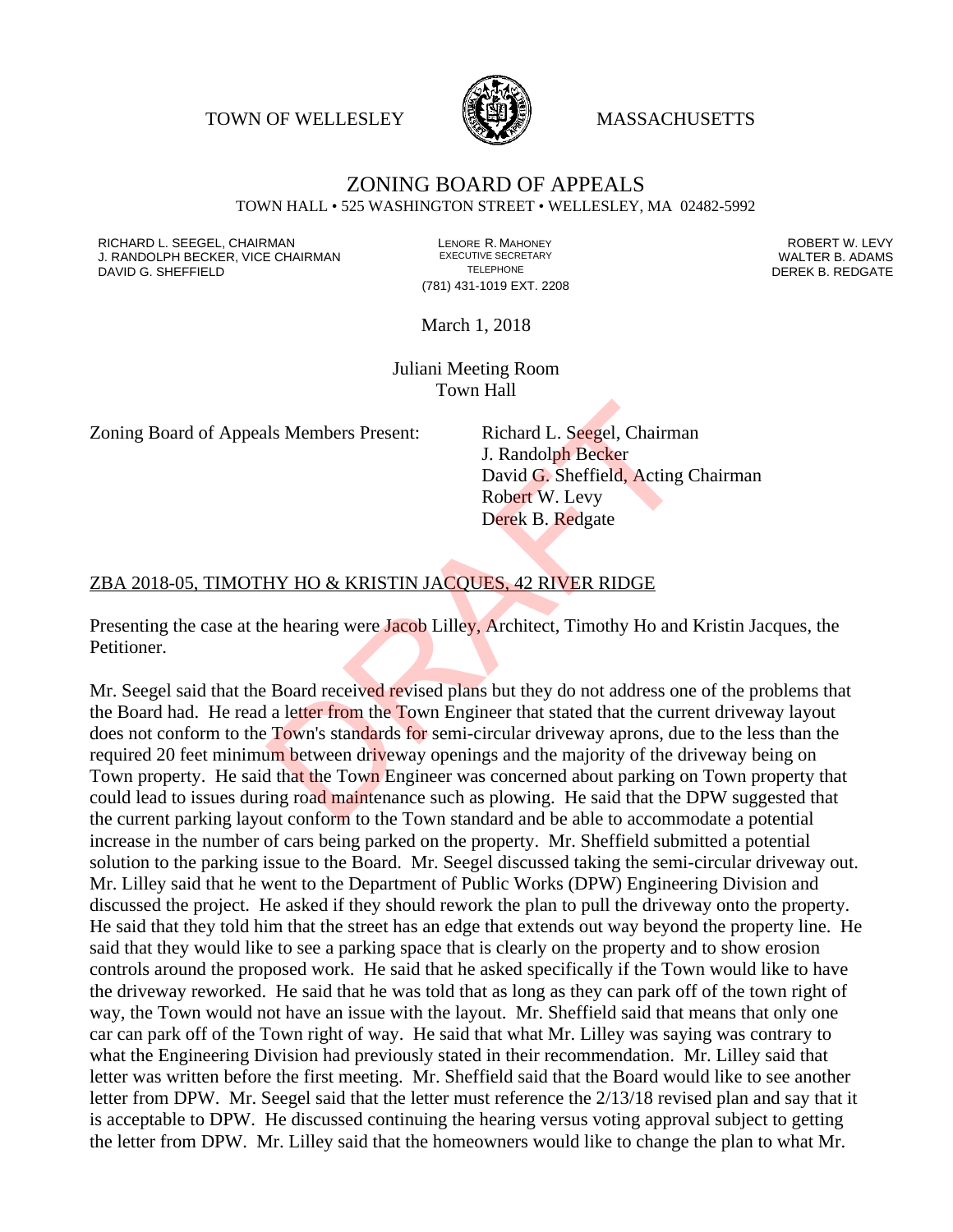Sheffield had proposed. Mr. Sheffield said that if the plan is revised in accordance with his suggestions, the letter from DPW will not be necessary. He said that his plan will enable them to keep the existing walk. He submitted his proposed plan to the Petitioner.

Mr. Becker asked if the proposed drywell is only for the addition or for the totality of the property. Mr. Lilley said that he asked the Town Engineer if they would have to have a soil survey done. He said that he was told that it was not necessary. He said that they were asked to show a drywell for the addition. He said that he asked if they needed to show one for the rest of the property and was told that the issue has to do with the new addition. He said that they placed the drywell at the back near the downspouts. Mr. Seegel asked about the capacity of the drywell. Mr. Becker asked what the basis for the size of the drywell was. Mr. Lilley said that he asked the town if they needed to do geo-technical engineering to size the drywell. He said that he was told that it was not required and that they just would like to see remediation for the water. Mr. Becker discussed consistency of the plan before the Board that it may approve and the feasibility of that. He said that somebody had to say to the Engineer to put the drywell on the plan at a certain size. Mr. Lilley said that there is a note on the survey that states that the drywell design will be finalized at a later date. He said that it is a placeholder. He said that the size and depth will be an engineering effort. Mr. Sheffield questioned if that gets to be a design in process where they excavate and the engineer comes out to look at it. He discussed inserting a condition of approval that there be certification of the drywell being the correct capacity.

Mr. Seegel discussed inserting two conditions, one is submittal of a revised plan that eliminates the encroachment on town land and a certification from an engineer that the drywell is sized properly.

Brian Levey, Esq. asked if he would be allowed to address the Board regarding opposition to the petition. Mr. Seegel said that Mr. Levey can ask questions about the drainage issue. He said that the Board previously discussed the project at the February 1, 2018 public hearing. Mr. Levey said that he was representing the abutter at 46 River Ridge. He asked to address the DPW comments in their letter to Board that was submitted in January. Mr. Seegel said that DPW has been seen since those comments were submitted. He said that the pre-imposed drainage calculations are no longer requested. Mr. Seegel said that there is a note on the new plan that the drywell design will be finalized at a later date. Mr. Levey said that he saw that and wondered if that would be sufficient for the Board. Mr. Seegel said that the Board will condition the approval on getting the engineer's certificate. Mr. Levey said that there had been discussion about the drainage system being shown. He said that there is nothing except for the box that Mr. Becker pointed out. He questioned whether they will be able to size the drywell to fit in the area when they go to do the work. He questioned getting the information after the fact rather than beforehand. He said that it leaves his clients at a bit of a disadvantage. He requested that the erosion controls that are shown on the plan be continued down further to the street along the common boundary because a walkway is proposed along the side that was not in the prior plan. He said that the proposed erosion control would be safer if it continued along the entire common boundary rather than stopping. He said that they do not have any dimensions for the parking and they are looking to have them put on the plan so that they can see that there are two spaces. Mr. Seegel said that the Board will need to see a revised plan that shows the change, a letter from DPW, and the size of the parking spaces. He said that he did not have a problem with continuing the erosion control along the entire side. esign will be inlanzed at a later date. He said that it is a<br>will be an engineering effort. Mr. Sheffield questioned if<br>they excavate and the engineer comes out to look at it.<br>that there be certification of the drywell bei

Mr. Levey said that in the DPW memo, it was discussed that construction parking will be an issue. He asked about requiring some sort of a construction management document to show where they will park the cars. Mr. Seegel said that the Board does not do that for single family residences.

Mr. Sheffield confirmed with Mr. Levey that the erosion control is to address a raise in the topography that would allow some water to run through to the property at 46 River Ridge under the fence. He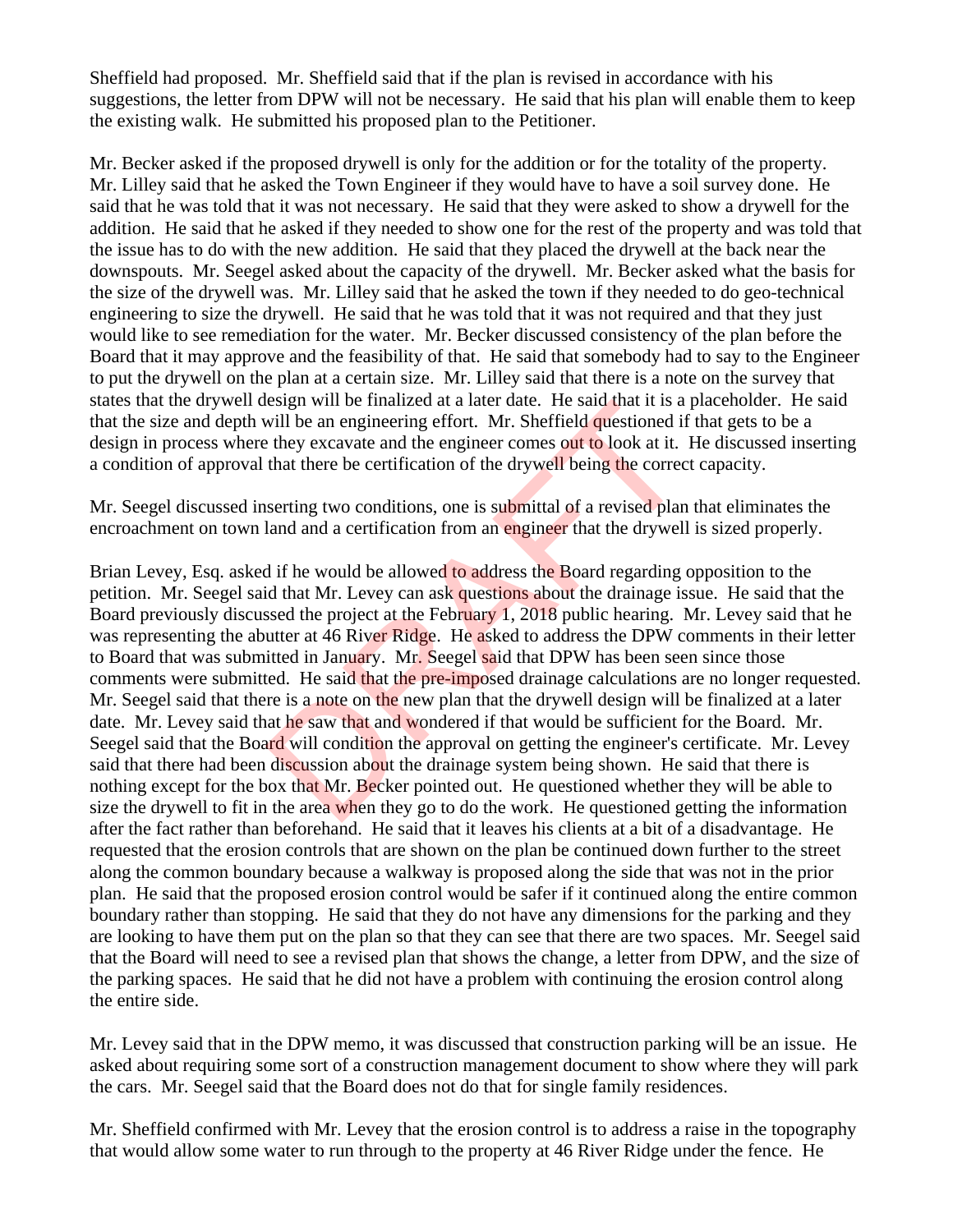questioned if Mr. Levey was asking for a swale to prevent that runoff. Mr. Levey said that they will need an engineer to provide a plan with a recommendation. He said that if DPW is reviewing it, that would be satisfactory. Mr. Lilley said that they following the DPW recommendation for location of the erosion control.

Mr. Seegel discussed getting a letter from DPW. Mr. Sheffield said that the letter will not be required if the plan is changed. Mr. Seegel said that the Board needs to see the letter. He discussed continuing the hearing until April.

Mr. Sheffield said that the conditions will require a revised plan showing the parking areas being properly sized, with dimensions. He said that the drainage will be as approved by an engineer, upon observing the work in process, and the erosion control. Mr. Sheffield moved and Mr. Becker seconded the motion to grant a special permit, subject to the conditions that the Applicant shall submit a further revised plan showing the erosion control going all the way down to the street, elimination of any encroachment River Ridge, show two parking spaces on the property, sized by an engineer, and the drainage will be determined by a civil engineer and certified to the ZBA. Mr. Seegel said that approval is subject to those conditions and receipt of the plan. He said that the Board would like to have the plan within seven days. The Board voted unanimously to grant a special permit.

Myriam Spiegel submitted materials to the Executive Secretary.

# ZBA 2017-68, 16 MICA RE LLC, 16 MICA LANE

Presenting the request at the public meeting was David Himmelberger, Esq., representing 16 Mica RE LLC as well as Edgewater Properties LLC, Mitchell Kassler, Manager. He said that Edgewater Properties LLC has entered into an agreement to purchase 16 Mica Lane from the current owner. He said that also present at the public meeting are Dan Malloy, Civil Engineer and Thomas Jonak, Architect. He said that this previously came before the Board for Site Plan Approval in September of 2017. He said that after Site Plan Approval was granted, the prospective new owner determined that some minor changes would be appropriate. He said that he outlined those changes in a letter to the Board. He said that architectural changes are not typically the focus of Site Plan Approval but are a change from the plans that were approved by the Board. He said that the architectural changes involve minor changes to the materials and exterior building elements, in addition to changes at the rear of the structure. He said that the changes are shown on the plan with a bubble around them. The and the public meeting and certained to the ZBA. Wr. Settions and receipt of the plan. He said that the Board wood<br>The Board voted unanimously to grant a special permit.<br>ted materials to the Executive Secretary.<br>A RE L

Mr. Himmelberger said that landscaping changes involve substitution of recycled plastic wheel stops for concrete wheel stops, to permit them to be removed temporarily for snow removal. He said that they removed the string lights and substituted bollard lights, substituted 12 foot metal light poles for the 10 foot wood pole lights, changes directly in front of the building to add greenspace that involve a change from the chain link screen to a seat wall and trees at the dumpster, a change from wood posts to masonry pier signs, and the asphalt alley changed to crushed stone.

Mr. Himmelberger said that the free standing wooden totems that were purely decorative and concrete pavers that went through the middle of the bioswale will be omitted.

Mr. Himmelberger said that they will add three additional trees to the landscape and planting beds in front of the building. He said that the narrow bioswale will be reduced in width to allow for expanded parking lanes and the ability of vehicles to maneuver more easily to and from parking spaces.

Mr. Himmelberger said that they believe that all of the proposed changes are quite minor and request a determination by the Board that they are minor modifications.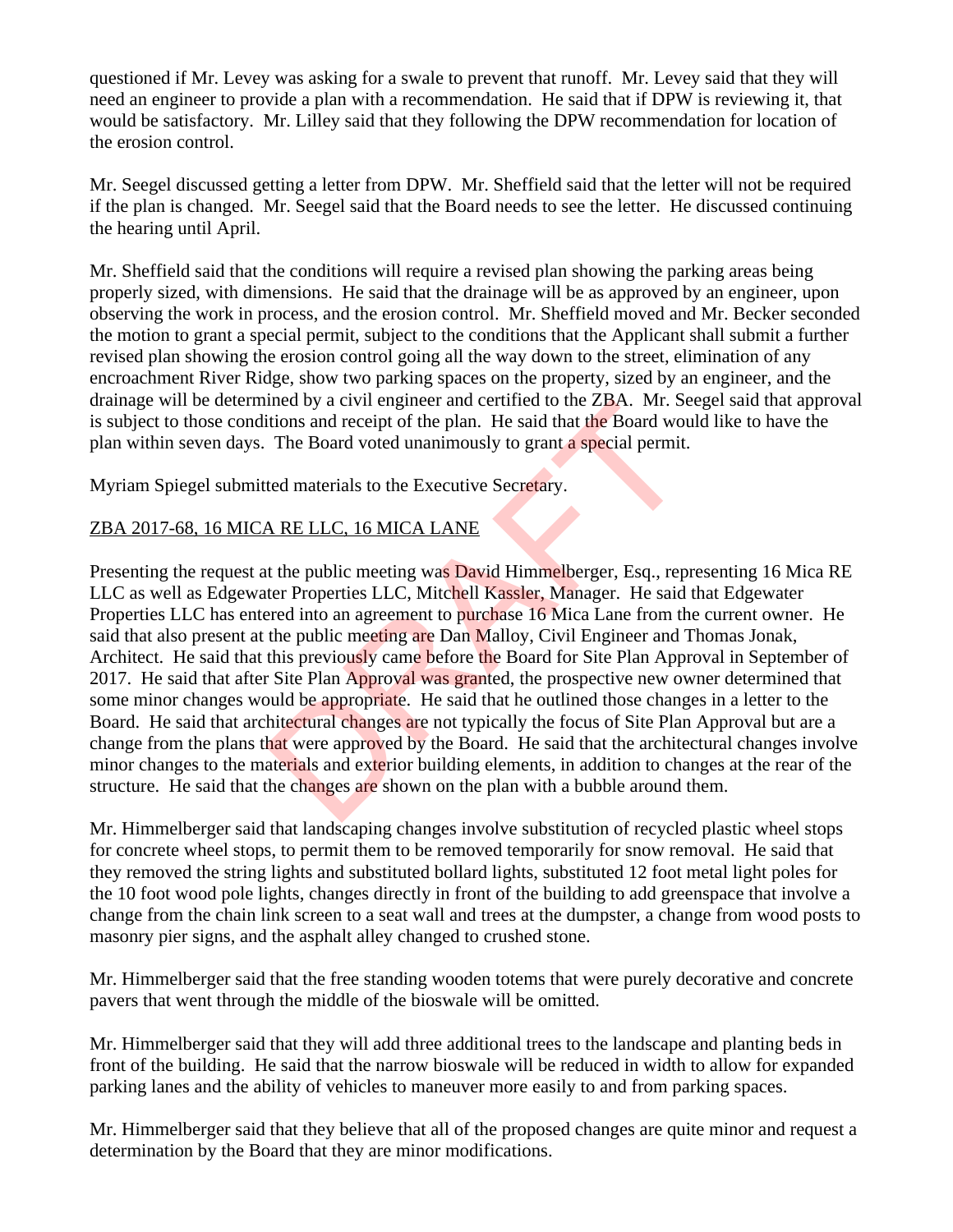Mr. Sheffield confirmed that most of the architectural changes are changes in material. He said that the other site changes throughout the parking lot are primarily cosmetic changes. Mr. Himmelberger said that some additional greenspace will be directly in front of the building.

Mr. Sheffield said that he views changes that come before the Board in terms of whether the Board have approved it in the first instance. Mr. Levy said that minor modifications are technically supposed to correct typographical errors or minor insignificant matters. He said that the purpose of a public hearing is to allow members of the public to comment. He said that the Board frequently finds that minor changes that bear no great significance on the jurisdiction of this Board or its approval, is generally found to be a minor modification.

Mr. Himmelberger said that central focus of SPA in this instance concerned the parking field. He said that they have retained the 25 parking spaces and there has been no changes in the traffic or density. He said that it is just a case of removing some triangular areas at the heads of parking spaces and putting in greenspace. He said that, in this particular case, the changes are sufficiently minor that the Board could grant approval.

Mr. Redgate confirmed that none of the changes are to the square footage of the building. He said that one of the Board's issues at the time of approval was entrance and exit onto Washington Street and the general circulation of the site, which seems to have stayed the same or maybe been improved. Mr. Himmelberger said that it has been improved because the lane through is wider now.

Mr. Levy asked how the removable wheel stops will be secured. Mr. Himmelberger said that they have spikes that go through. He said that they are more easily removable than the spikes in concrete wheel stops. Mr. Levy confirmed that the plastic wheel stops will be moved during a storm event. Mr. Himmelberger said that they will move them, plow and then put them back. He said that the 25 pound weight of the plastic wheel stops makes it possible to do that. Mr. Levy confirmed that a car bumping up against the plastic wheel stops will not displace them. Free said that, in this particular case, the changes are surficed<br>oval.<br>that none of the changes are to the square footage of the<br>said that none of the changes are to the square footage of the<br>said that higher seems to hav

Mr. Levy moved and Mr. Redgate seconded the motion to find that the requested changes are a minor modification. The Board voted unanimously to find that the requested changes are a minor modification.

## ZBA 2017-89, UNITED INVESTMENT FLEET LLC, 48 CEDAR STREET

Presenting the request at the public meeting were Tom Zou, representing United Investment Fleet LLC and Terry Morris, Esq. Mr. Morris said that this request is in connection with a decision made by the Board on December 7, 2017 that granted permission to build a two story addition with an attached two car garage and a one story entry porch. He said that subsequent to that decision, his client was informed that he needed to go to the Historic Commission because this was a partial demolition to remove portions of the roof. He said that after meeting with the Historic Commission, his client made revisions to the roof plans. He said that Sheet A7 in the materials that were submitted illustrates the changes. He said that Sheet A7 shows a profile of the house that has an outline of the original roofline shown as dashed lines. He said that it consists of three elements, the original pitched roof, a shed dormer that was attached at one time, and another doghouse dormer that was attached at some time. He said that it was a rather convoluted set up. He said that it is outlined on the cover page that was submitted. He said that you can see how the elements intersected one another. He said that the roof features were deemed to be not original. He said that the Historic Commission wanted his client to restore the original ridge height of the building. He said that you can see the pitch of the ridgeline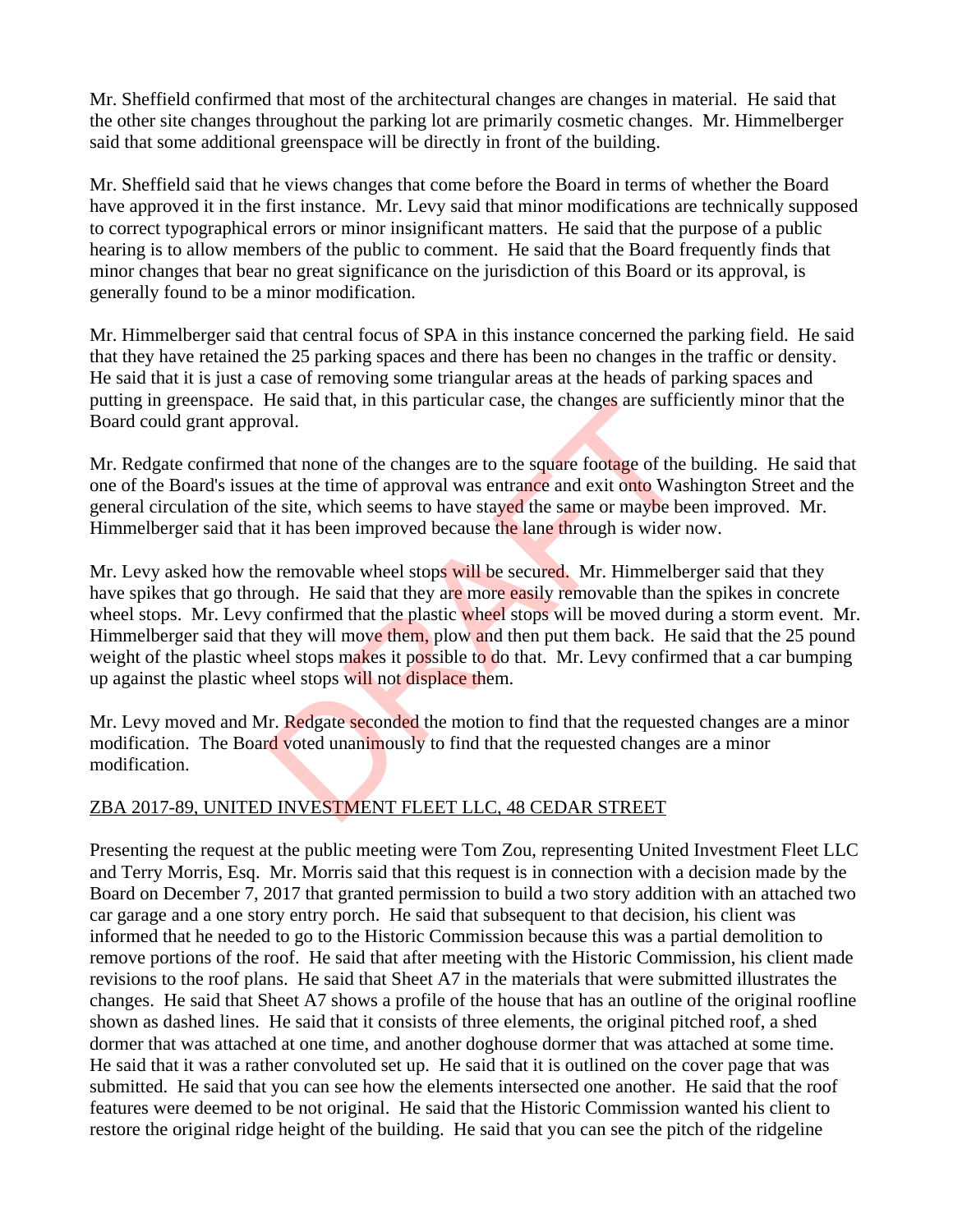restored on Sheet A7. He said that the net result was that it increased the floor area in the attic by 221 square feet. He said that computation is shown on the cover sheet  $-T3$  – roof plan –

Mr. Levy asked how the proposed changes differ from the approved plan. Mr. Morris said that the plan is to re-establish the ridge height of the original house without the doghouse dormers. Mr. Sheffield said that the plan is to raise the ridge height from what was approved on the original plans. Mr. Morris said that they want the primary entry of the house to not be dominated by the addition. He said that they will raise the ridge height so that it is higher than the ridge on the addition. He said that established a proper relationship between the two elements of the building.

Mr. Sheffield asked if there are skylights included in the plan. Mr. Zou said that there will be no skylights.

Mr. Morris said that the Board would essentially be changing the control plans, Sheet A7, Street Side Elevation – Southwest, Sheet A8, Garage Side Elevation – Southeast, Sheet A9, Northeast Elevation, and Sheet A10, Left Side Elevation – Northwest.

Mr. Levy said that it looks like the size of the attic will be doubled. He said that the requirement to go through Historic Commission review is new. He said that this is a change to the house that is visible to the public. He said that the question is whether the public should have an opportunity to review the changes and respond, since the finding was made that it was not substantially more detrimental. Mr. Sheffield said that it is basically going back to what it was.

Mr. Morris said that the approval was a Section 6 finding. Mr. Levy said that the finding of substantial detriment has already been made. He said that the question is whether this rises to the level of where the public should be invited to participate in that determination. He said that a minor modification is not a public hearing, it is a public meeting. He said that this was not noticed and abutters were not provided with notice. Mr. Morris said that the record shows that they had two hearings, the original and the continued hearings, and no one appeared at either of the hearings. He said that they were properly and duly noticed. be Elevation – Northwest.<br>
Solved. He said that<br>
sission review is new. He said that this is a change to the<br>
the question is whether the public should have an oppor<br>
mee the finding was made that it was not substantially

Mr. Sheffield asked if there is a dimension showing the height from average grade for the new ridge line. Mr. Morris said that Sheet A8 shows a dimension of 25 feet 8 inches from the first floor. He said that it does not show it because the house will be restored to what it was originally. Mr. Sheffield said that dimension is usually given to the average grade around the house. Mr. Morris said that there is reference to that in the original decision. He said that he had responded to a Board member's question, stating that the height was 27.9 feet. He said that the Architect, Mr. Lewis, stated said that Sheet A8 shows a height of 25.8 feet from the first floor to the highest ridge, that from the grade to the first floor is a couple more feet, and that all of the structure will be under 30 feet. He said that the original ridge height is 30.8 feet. He said that the ridge of the addition will be 27.9 feet. He said that the driving force behind the Historic Commission wanting the change was to re-establish a proper relationship between the two elements of the building.

Mr. Levy asked if the Applicant had a copy of the original submittal package. Mr. Sheffield said that he was a spectator at the second hearing. Mr. Redgate said that he was a member of the original panel but was replaced by another member when he was unable to attend the continued hearing.

Mr. Redgate said that the fact that the Applicant is back before the Board because of suggestions from the Historic Commission, and they are trying to comply with that recommendation, and the fact that the additional square footage will be in the attic and will not add to the footprint of the building, he did not think that the Applicant should have to come back for a public hearing.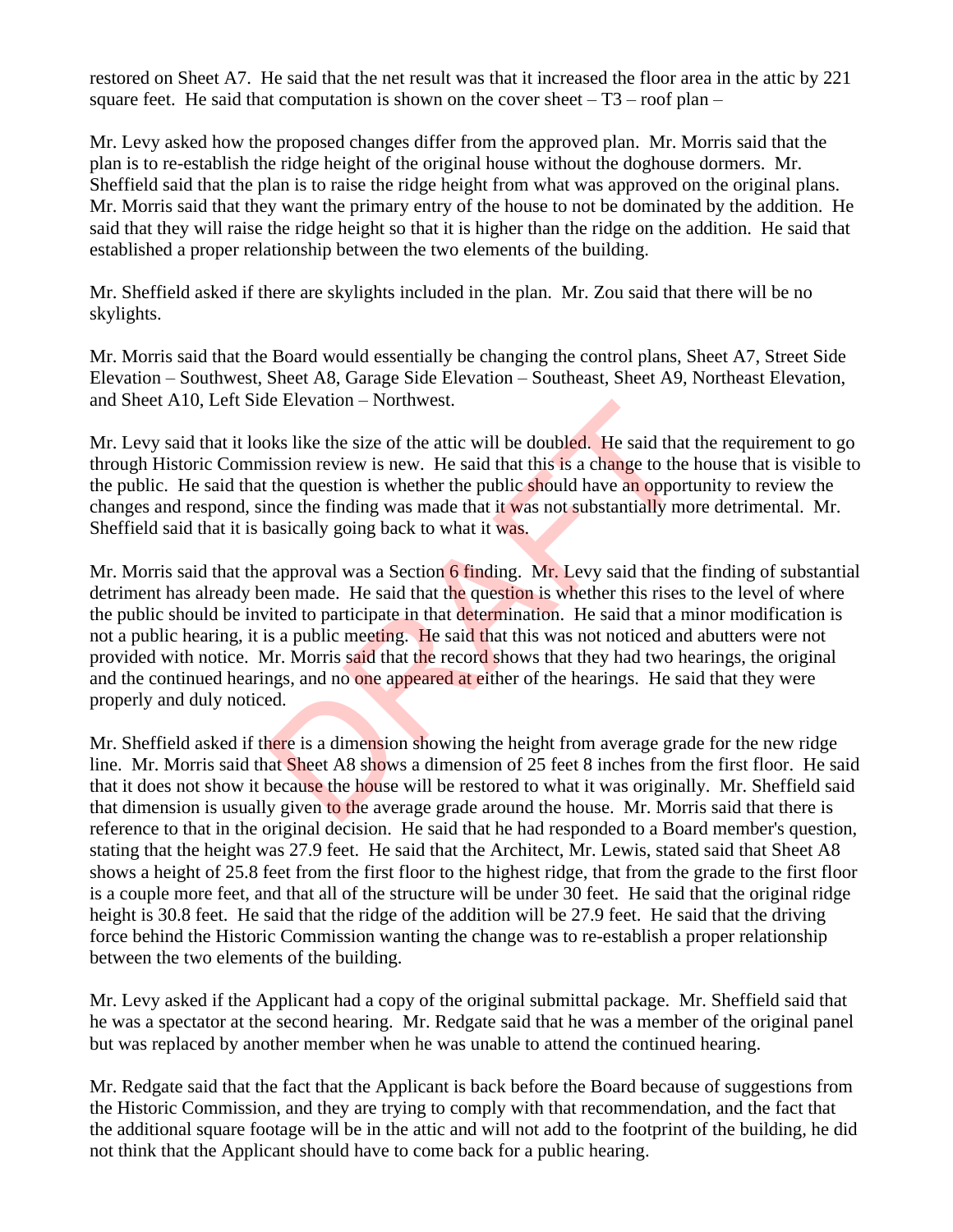Mr. Levy said that the issue is whether the change is significant enough to warrant public input. He said that the changes will be less than the existing condition. Mr. Morris said that the existing roof is rather complex. He said that it has been simplified. Mr. Levy said that he could probably support the request but thinks that it is at the edge of what he would consider to be a minor modification.

Mr. Redgate moved and Mr. Levy seconded the motion that the Board find that the change to the plans due to the Historic Commission's comments are minor in nature and does not require re-opening of a public hearing. The Board voted unanimously to find that the change to the plans due to the Historic Commission's comments are minor in nature and does not require re-opening of a public hearing.

### ZBA 2018-09, DNH HOMES, LLC, 7 WILDON ROAD

Presenting the case at the hearing was Stan Hargas, who said that he is the owner of 7 Wildon Road and is a builder. He said that also present at the hearing was Mike Hunter, who is part of the design team.

Mr. Hargas said that they were one of the first projects to go through the Historic Commission to get approval for demolition of a historically, originally significant house. He said that they went through four hearings and designed the house together with the Historic Commission and the design team. He said that in the past he has tried to keep an original house and add an addition. He said that this property is a cape and there was nothing that he could do in terms of adding on and make it marketable. He said that he requested permission to demolish the property.

Mr. Hargas said that the petition is before the Board because the lot is 11, 222 square feet in a 20,000 square foot Single Residence District. He said that the proposal is to build a house that is appropriate for a 10,000 square foot lot. He said that the total TLAG is about 3,600 square feet plus an attic space. He said that because of the new bylaw, which took effect July 1, 2017, they had to include the attic and the garage. He said that brings the TLAG to 4,400 square feet. He said that the request is for a special permit because of the nonconforming lot. by were one of the first projects to go through the Historic of a historically, originally significant house. He said the house together with the Historic Commission and as tried to keep an original house and add an additi

Mr. Redgate asked if the original plan was to do an addition or to demolish the house. Mr. Hargas said that the plan has always been to raze the house. He said that, as part of the Historic Commission hearings, they had a neighbor to the right of the property who was quite involved in the final design. He said that they have had significant neighborhood input. He said that they believe that what they have designed is consistent with the neighborhood. He said that it will not be a mcmansion.

Mr. Levy asked if most of the lots in the neighborhood are undersized. Mr. Hargas said that they are. He said that they submitted photographs of the houses in the neighborhood and they are pretty consistent. Mr. Redgate said that the house next door appears to be even smaller. Mr. Sheffield said that # 6 across the street appears to be a similar size on a much smaller lot. Mr. Hargas said that there was a house built about five or six years ago that did not have to conform to the new requirements. He said that it is a fairly large colonial. He said that they tried to stay away from that.

Mr. Sheffield said that this is a neighborhood of modest sized homes, so far.  $-$ 

Mr. Levy asked about Total Living Area plus Garage (TLAG) calculations. Mr. Hargas shared his TLAG calculations with the Board. Mr. Levy said that the TLAG will be 4,418 square feet, including the attic and the garage.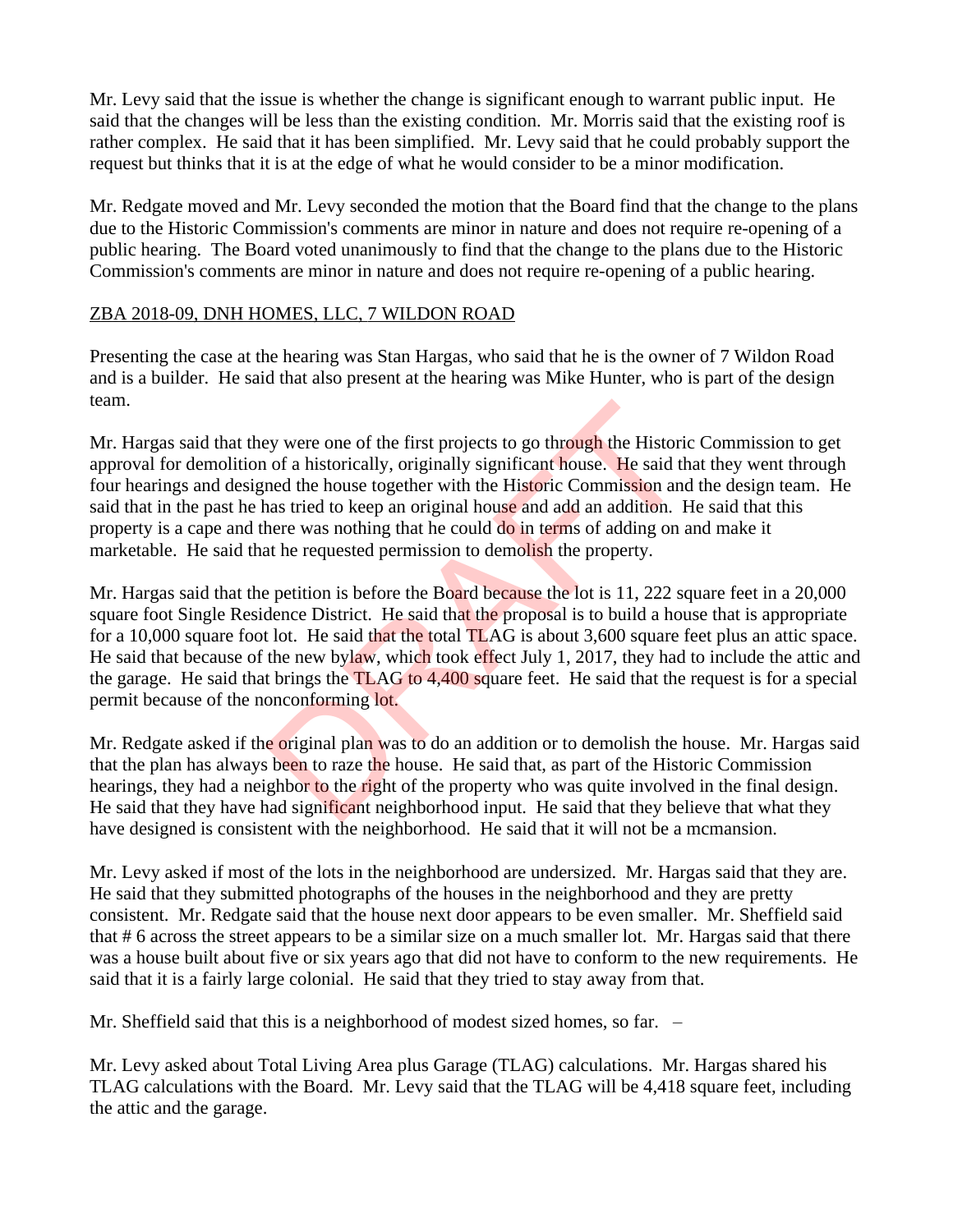Mr. Sheffield asked if there was anyone present at the public hearing who wished to speak to the petition.

Mr. Sheffield read the Planning Board recommendation.

Mr. Levy moved and Mr. Redgate seconded the motion that the Board make a finding that the new structure shall not be substantially more detrimental to the neighborhood than the existing nonconformities and approve a special permit. The Board voted unanimously to grant a special permit.

## ZBA 2018-10 REBECCA & JOSEPH KANNAM, 20 DAMIEN ROAD

Presenting the case at the hearing were Richard Leaf, Architect, and Rebecca and Joseph Kannam, the Petitioner. Mr. Leaf said that the Kannams have lived at 20 Damien Road since 1996 and raised three kids there. He said that the proposal if for a 630 square foot one story addition to the back of the house for a two car garage and outdoor storage space. He said that the house was built in 1925. He said that the lot is a little over 15,000 square feet.

Mr. Leaf displayed a GIS map of the neighborhood. He said that directly across the street is the 15,000 square foot Single Residence District. He said that 20 Damien Road is located in a 10,000 square foot Single Residence District.

Mr. Leaf said that the petition is before the Board because the addition will be more than 600 square feet and they are adding to a pre-existing nonconforming structure with less than required front setbacks. He said that the addition will be conforming. He said that his understanding is that the petition is subject to Bjorklund vs Norwell State case law. He said that the addition will be over 600 square feet. (15),000 square reet.<br>
IS map of the neighborhood. He said that directly across<br>
dence District. He said that 20 Damien Road is located is<br>
ct.<br>
etition is before the Board because the addition will be m<br>
to a pre-existing

Mr. Leaf said that the proposal is for a two car garage and a storage piece. He said that there is an existing shed that an existing shed on the property will be demolished. He said that even though it there is a 20 foot side yard setback requirement, they have a 30 foot side yard setback because it is a side facing garage. He said that it will be a conforming addition.

Mr. Sheffield said that he liked the storage unit being a little bit smaller than the length of the garage because it makes that side appear smaller to the neighbor. He said that it has a scaling element to it.

Mr. Redgate asked about the dashed line on the plot plan. He asked if the Kannams own two properties. Mr. Sheffield said that the dashed line goes through the existing shed. Mr. Redgate said that there are two lots, one is 13,358 square feet and the other is 2,418 square feet. Mr. Sheffield said that the 15,776 square feet on the plot plan is for Parcels 1 and 2. Mr. Levy said that they are under common ownership and would be merged for Zoning purposes. Mr. Redgate asked if the parcels would need to be combined. Mr. Sheffield said that the Town document shows it combined already.

Mr. Leaf said that the homeowners came before the Board last summer with a different designer to request a variance. He said that the request was to place the garage approximately eight feet from the side property line. He said that they made a concerted effort to come up with a design that works with the architecture of the house and works with all of the Zoning constraints.

Mr. Sheffield asked if there was anyone present at the public hearing who wished to speak to the petition.

Mr. Sheffield read the Planning Board recommendation.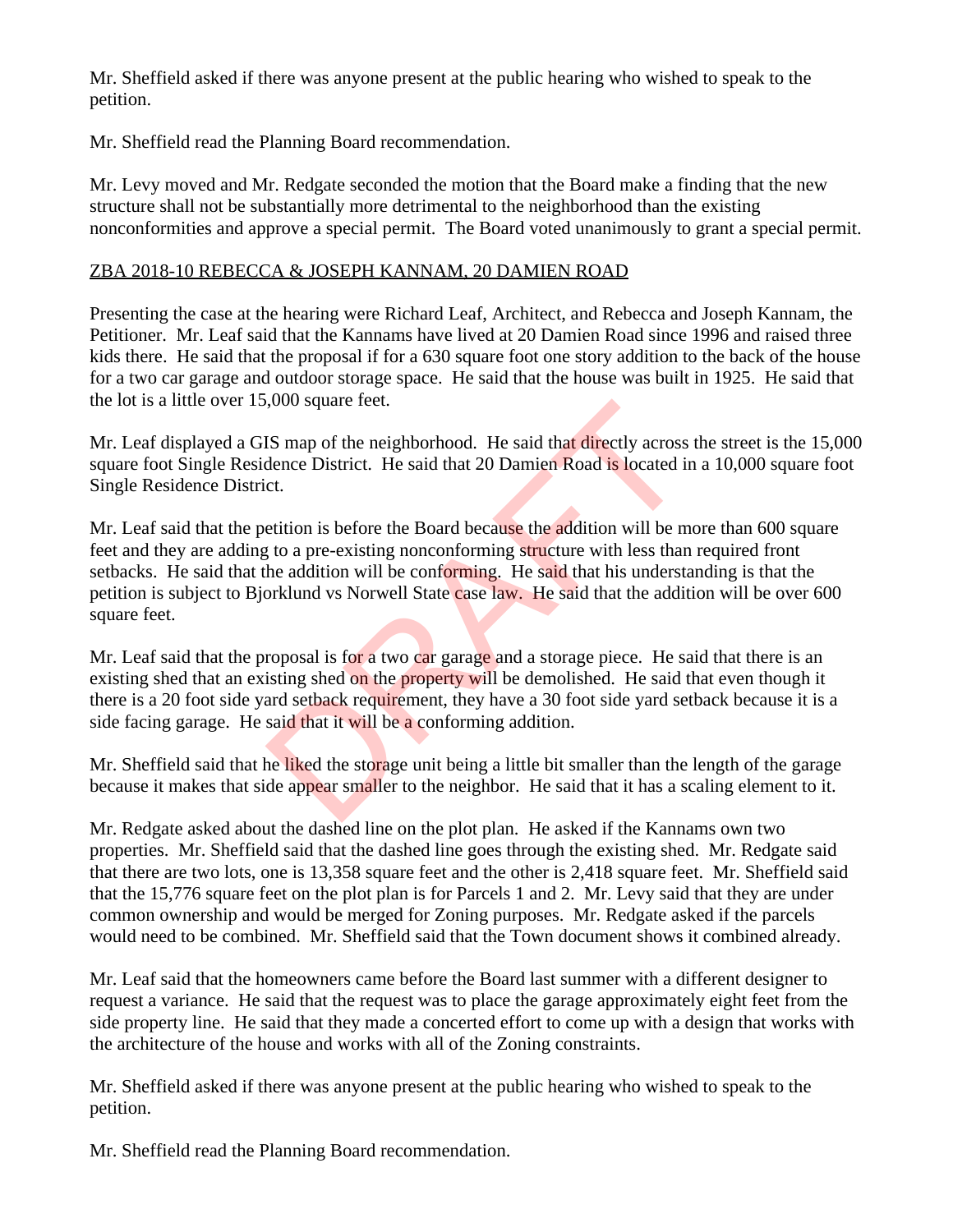Mr. Levy moved and Mr. Redgate seconded the motion that the Board make a finding that the proposed structure shall not be substantially more detrimental to the neighborhood and approve a special permit. The Board voted unanimously to grant a special permit.

## ZBA 2018-11, KRISTINE & FRANK NORMANDIN, 9 OXFORD ROAD

Presenting the case at the hearing were Leslie Mahoney, Architect, and Kristine and Frank Normandin, the Petitioner. Ms. Mahoney said that it is an existing nonconforming home due to the setbacks on the right side. She said that the proposal is to add a second story over the garage, continuing the nonconforming setback. She said that it is required to be 20 feet and it is currently at 19.2 feet. Mr. Levy said that the house is located in a 10,000 square foot Single Residence District.

Mr. Redgate asked if the footprint will be enlarged at all. Ms. Mahoney said that they will extend back 9.3 feet. She said that they will also expand across the back of the house. Mr. Sheffield said that the location of the bulkhead will change. Mr. Levy confirmed that they will hold the setback at 19.2 feet.

Mr. Sheffield said that he is familiar with this neighborhood. He said that there are many homes with similar additions throughout the area.

Ms. Mahoney said that the neighbors' houses are not significantly close.

Mr. Levy said that the Planning Board commented that the application is subject to review by the Historic Commission.

Mr. Sheffield asked if there was anyone present at the public hearing who wished to speak to the petition.

Mr. Redgate moved and Mr. Levy seconded the motion that the Board make a finding that the existing nonconformities are not intensified and the proposed structure shall not be substantially more detrimental to the neighborhood than the existing nonconforming structure and approve a special permit. The Board voted unanimously to grant a special permit. The is familiar with this neighborhood. He said that there the is familiar with this neighborhood. He said that there thout the area.<br>
the neighbors' houses are not significantly close.<br>
Planning Board commented that the a

# ZBA 2018-12, ANDREW & VIRGINIA SNOW, 40 EMERSON ROAD

Presenting the case at the hearing were Virginia and Andrew Snow, the Petitioner. Ms. Snow said that the request is for a special permit to build a 500 square foot two story addition at the back of their house. She said that the lot is nonconforming at 14,250 square feet in a 15,000 square foot Single Residence District. She said that the house is conforming to setbacks, lot coverage and height. She said that the proposed addition will conform in all of those respects.

Mr. Redgate asked if the homeowners had done the TLAG calculations themselves. Mr. Snow said that he had some help.

Mr. Sheffield asked if there was anyone present at the public hearing who wished to speak to the petition.

Mr. Sheffield read the Planning Board recommendation.

Mr. Redgate moved and Mr. Levy seconded the motion that the Board make a finding that the proposed structure shall not be substantially more detrimental to the neighborhood than the existing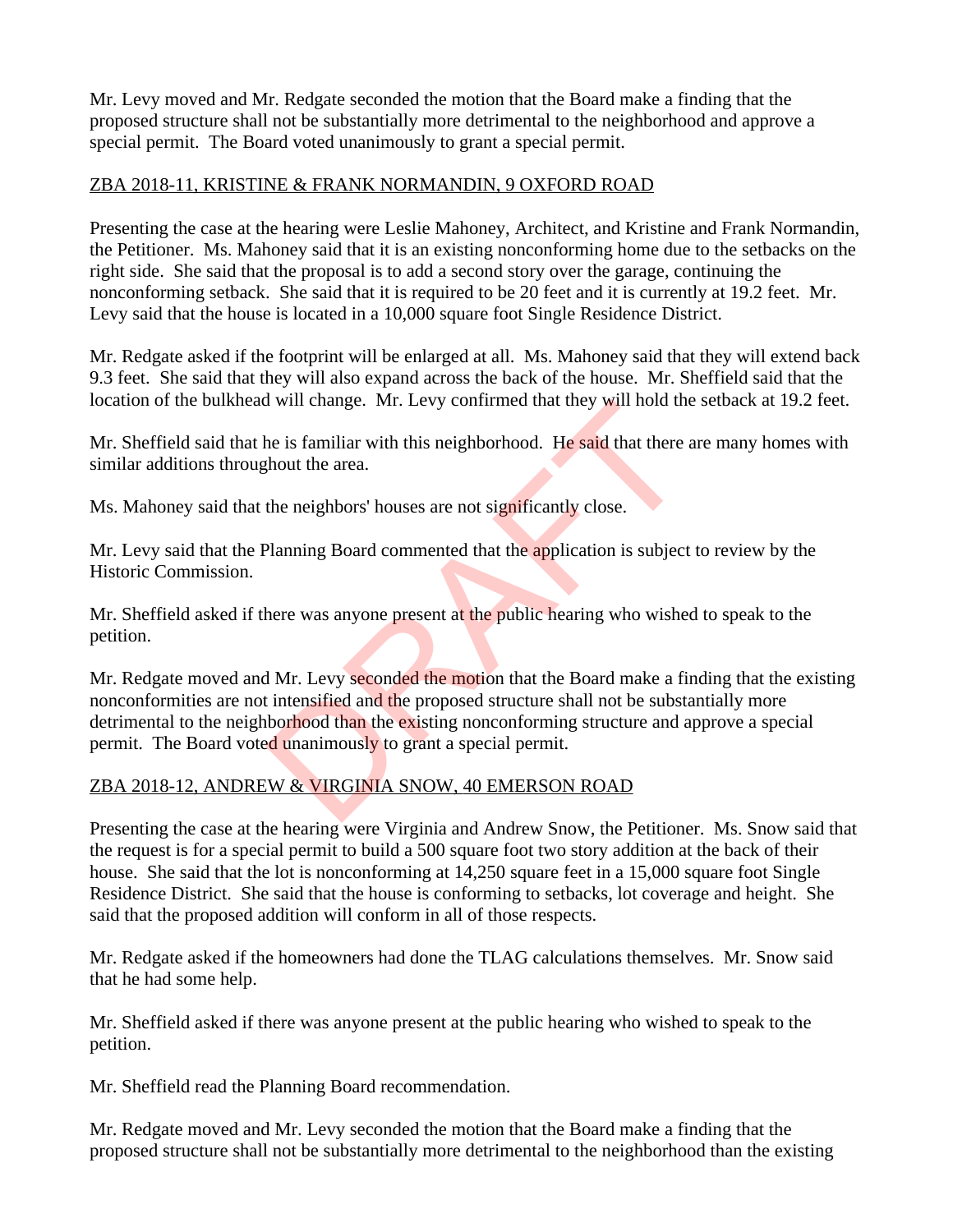nonconforming structure and approve a special permit. The Board voted unanimously to grant a special permit.

## ZBA 2018-13 BABSON COLLEGE, 11 BABSON COLLEGE DRIVE – HORN LIBRARY

Presenting the case at the hearing were David Grissino, Director, Capital Projects and Planning and Stephen Langer, Esq. Mr. Grissino said that the project involves an addition to the Horn Library. He said that also present at the hearing were members of the design team including Finegold Alexander Architects, Stephen Stimson Associates, Landscape Architects, H.W. Moore, Engineers, and Lee Kennedy Co., builders.

Mr. Grissino said that Babson is no different from many libraries across the country in that they are dealing with changes in the way that people are using libraries. He said that people are looking for different kinds of spaces in the library such as places to work together collaboratively, group study spaces and things that are very different from when the library was initially designed and built. He said that the first floor of the existing library is as loud and energetic as the Campus Center. He said that there are a lot of students working in groups. He said that the upper levels of the library are where quiet spaces are and there are precious few of those spaces. He said that the impetus for this project for a 9,900 square foot addition at the front of the building is to provide dedicated designed space for the new kinds of interactions that are happening in the library. He said that they want to put the collaborative way that students are learning today and put it out on display along College Drive. He said that it will give them ability in the future to rethink and repurpose some of those interior spaces.

Mr. Grissino said that the program for the building includes a couple of new classrooms, one on each level that are state of the art technologically. He said that the heart of the project is the lounge spaces, the café with seating and an interior environment that is welcoming and a place where people will want to gather. He said that the exterior design is meant to relate to Babson's architectural guidelines, similar to the Athletic Center that came before the Board recently. He said that it relies heavily on Georgian architecture. He said that they are trying to provide more unity across the college by having a more traditional brick expression along the library but also have portions of the addition that relate to non-traditional and modern existing buildings. He said that they are trying to do a little bit of both with the new design. of the existing intrary is as foud and energence as the Cam<br>idents working in groups. He said that the upper levels c<br>re are precious few of those spaces. He said that the imp<br>addition at the front of the building is to pr

Mr. Grissino said that the site around the library has several spaces around it that were never well designed, with the exception of the area where they are building. He said that they want to enhance the landscape around the rest of the project. He said that they will open up a door that is not currently used and is not accessible. He said that accessibility is very important as part of the overall project. He said that currently as you approach the library from College Drive, there are many grade changes, a series of stairs and a plaza until you get to the main level of the library. He said that the addition will bring the entry down to the sidewalk level, where you enter straight in and access a new elevator.

Mr. Grissino said that the existing building has few restrooms, so a couple will be added as part of the new addition. He said that there is very little demand on the water and sewer systems as part of the project. –

Mr. Grissino said that they will collect, divert and clean stormwater, which is an improvement over the existing site condition. He said that there will be less impervious area on the site after it is developed that is currently there today.

Mr. Grissino said that Babson currently has several ongoing projects. He said that construction management is very important to them. He said that Babson has been very mindful for all of their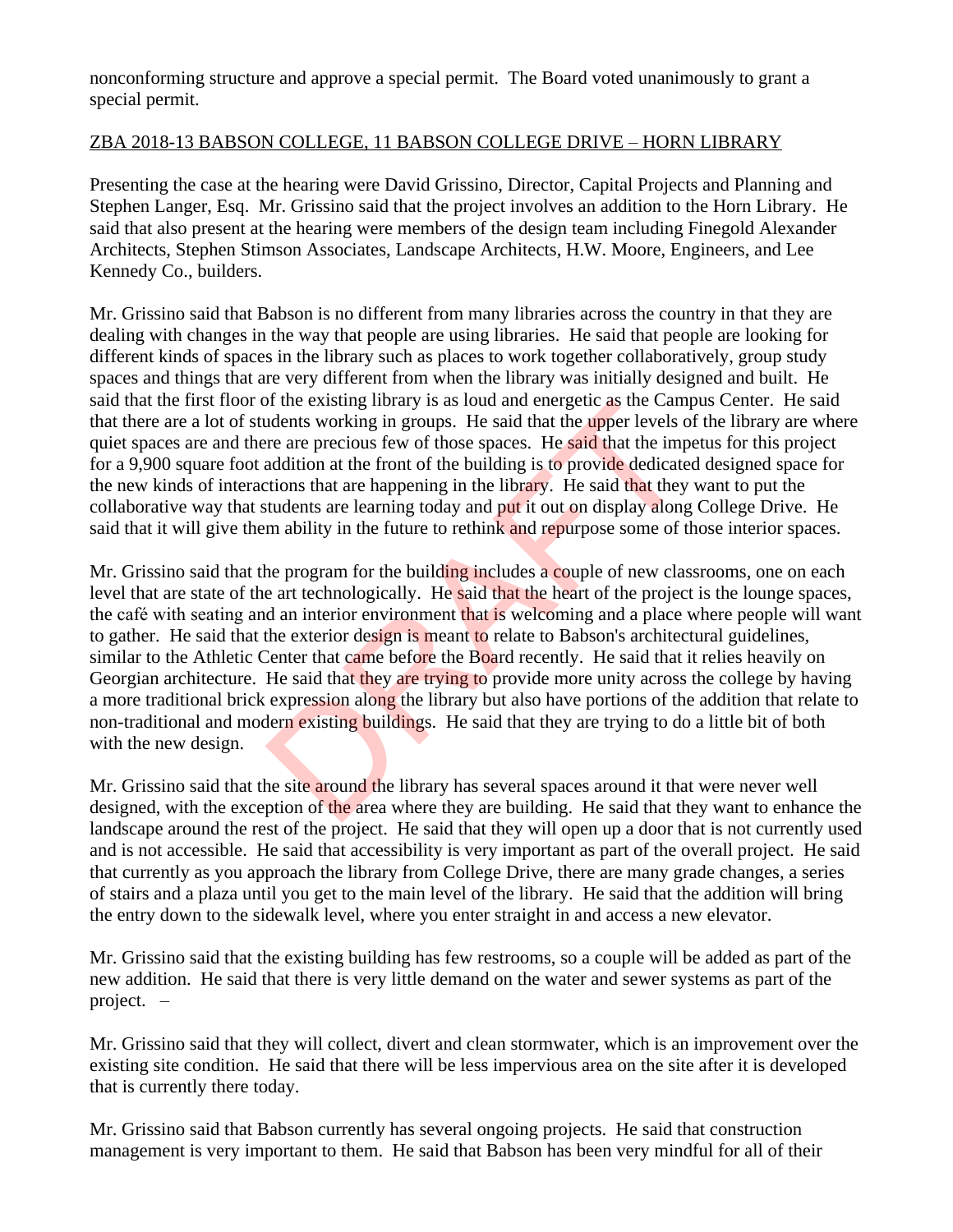contractors to follow the established routes that were outlined in the previous Site Plan Approvals. He said that they will have regular meetings with all of the contractors to collectively review and manage the different impacts of all of the construction happening concurrently.

Mr. Grissino said that the construction manager for this site has provided a detailed Construction Management Plan (CMP), including providing safe alternative routes around the building. He said that they will partially close the sidewalk in front of the building to direct people in a safe manner around the site. He said that the heaviest activity on the Webster Site and the Weissman Site involving foundations and steel will both be completed by the time this construction would ideally start.

Mr. Grissino said that they met with the Design Review Board (DRB) on several occasions to discuss landscape and building design. He said that they met extensively with the Department of Public Works (DPW). He said that George Saraceno, Town Engineering Division, sent a final letter today stated that all issues had been resolved with DPW. He said that Babson hosted a neighborhood meeting where they relayed all of the details of the project and they received enthusiastic support for the project. He said that the Library, like the Athletic Center, is one of the places that has a lot of community interface and users outside the Babson Community who come to the campus.

Mr. Sheffield commented on the amount of utility work that has to be done to avoid the construction and the sequence of events that has to happen. He asked about handicapped access through the library. Mr. Grissino said that there will be four different accessible routes into the complex. He said that the Horn Library is five separate structures and this will be the sixth. He said that the primary accessible entrance will be from College Drive from the sidewalk, directly into the building. He said that there will be an elevator on the ground floor, located inside the new addition, that will take you up one level to main level of Library where it connects to all of the buildings. He said that you can also enter at the existing accessible entrance at the Horn Computer Center and at the Kriebel Building at the left. He said that they will be constructing a new entrance behind Gerber Hall into the Horn Library. He said that the original design of the building had a door that led out to a raised patio. He said that at some point in the past some stairs were added to that. He said that the door is not currently used. He said that they will open up that door and add an accessible ramp so that it is a place that students can freely go in and out. It in the Library, like the Athletic Center, is one of the place<br>d users outside the Babson Community who come to the<br>ed on the amount of utility work that has to be done to av<br>ents that has to happen. He asked about handc

Mr. Sheffield asked if the doors that adjacent to the elevator will be electronically assisted. He asked if there will be a paddle for the main door. Mr. Grissino displayed the accessible route on a plan. He said that there will be accessible entrances at the main entry and one on the left side. He said that a button will open the door.

Mr. Sheffield asked if all three bathrooms will be accessible. Mr. Grissino said that the bathrooms will be unisex and accessible.

Mr. Grissino said that an important part of the experience is a lot of glass in the building and a skylight that are intended to allow for four trees and a sunken garden area with seasonal plantings that will relate to plantings on the exterior of the building. He said that Babson wants to have a place that is welcoming year round.

Mr. Redgate confirmed that the Fire Department submitted a letter to the Board.

Mr. Levy asked if there will be any new exterior lighting. Mr. Grissino said that Babson is currently investigating having standard poles throughout the site and a series of downlights on the exterior at the top to wash down the exterior brick. Mr. Levy said that the addition will have a lot of glass. He asked about light spillover. Mr. Grissino said that they are hoping that will be the case. He said that the idea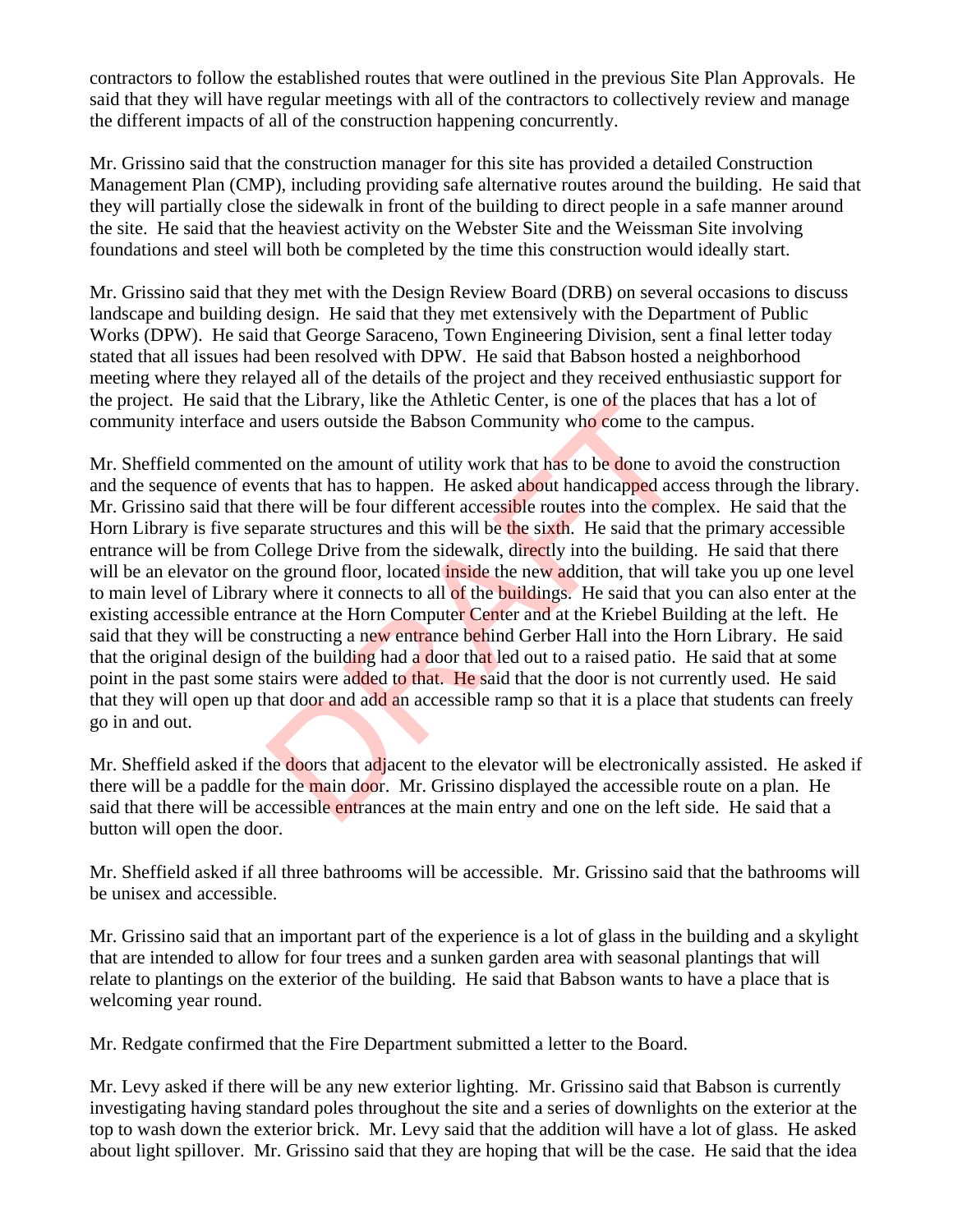is that this is in the heart of the campus. He said that the design is a three sided volume that they hope will become a beacon for people to gravitate to at night. He said that they do not anticipate any external impact. He said that it will not be visible off campus. He said that they hope that it will be welcoming for students coming from the major quad directly across the street which is the freshmen and sophomore area and also for people who are coming from the Olin School and the Graduate School areas, and the Athletic Center. Mr. Levy asked if the lights will be turned off at a certain time. Mr. Grissino said that the Library is open until 2 am. He said that safety lighting will be coordinated with Babson's Public Safety Office.

Mr. Sheffield said that he had put together a set of draft conditions and passed them along to Mr. Grissino for comment. He distributed copies for the Board. -

Mr. Levy asked about the frack tank. Paul Leonard, representing Lee Kennedy Co. Inc, Construction Manager, said that they are thinking that there is water within the ground that they think they might encounter. He said that they are still working that through with the design team. He said that it is a precautionary measure in case they do hit groundwater. He said that they will pump and purify the water so that sediments do not get dumped into the ground. He said that it is a stormwater retention system where they pump the water in, make sure it is clarified and the water seeps out. He said that water was encountered at a couple of test pits after heavy rains. Mr. Grissino said that what Babson has found from geo-technical studies is that there is a tremendous amount of glacial till on campus and water is perched because it cannot infiltrate. Mr. Levy confirmed that this process will occur only during construction. Mr. Leonard said that the hope is that they will not need it. In case they do mt groundwater. He said that they will plot on the ground. He said that it is a s<br>p the water in, make sure it is clarified and the water see<br>at a couple of test pits after heavy rains. Mr. Grissino sai<br>mic

Mr. Sheffield said that the project is located in a Water Supply Protection District (WSPD). Mr. Levy said that there are no hazardous materials that the Board should be concerned with.

Mr. Levy confirmed that the comments from the Department of Public Works (DPW) have been satisfied. Mr. Grissino said that George Saraceno sent a final letter today.

Mr. Sheffield said that Lee Kennedy Construction should work with the Police on construction traffic routes.

Mr. Sheffield questioned why the addition extend out to a gallery of arches that make the entrance more grand rather than having an attached foyer. Mr. Grissino said that the entire first volume that is the 60 by 60 foot cube is meant to feel like you are still outside. He said that the space will be a transition between that and the much quieter library go into the building proper. Mr. Sheffield said that he thinks that the kids will really like this. Mr. Grissino said that they felt that the building size will fit comfortably within the space. He said that this is small addition but it will have a tremendous visual impact on College Drive.

Mr. Levy asked when they anticipate construction and how long will it last. Mr. Grissino said that they would like to start right after graduation and have it open by commencement in 2019 for the centennial celebration.

Mr. Redgate asked about progress on the athletic facility. Mr. Grissino said that the foundations are progressing and they are about to finish. He said that steel will start to arrive for the Athletic Center and the Weissman Center. He said that they expect to have the steel frames for both of those buildings done by May and will then proceed with the building envelopes. He said that they will hold their first competition at the new tennis courts this month. He said that construction went well and the courts are now open for use.